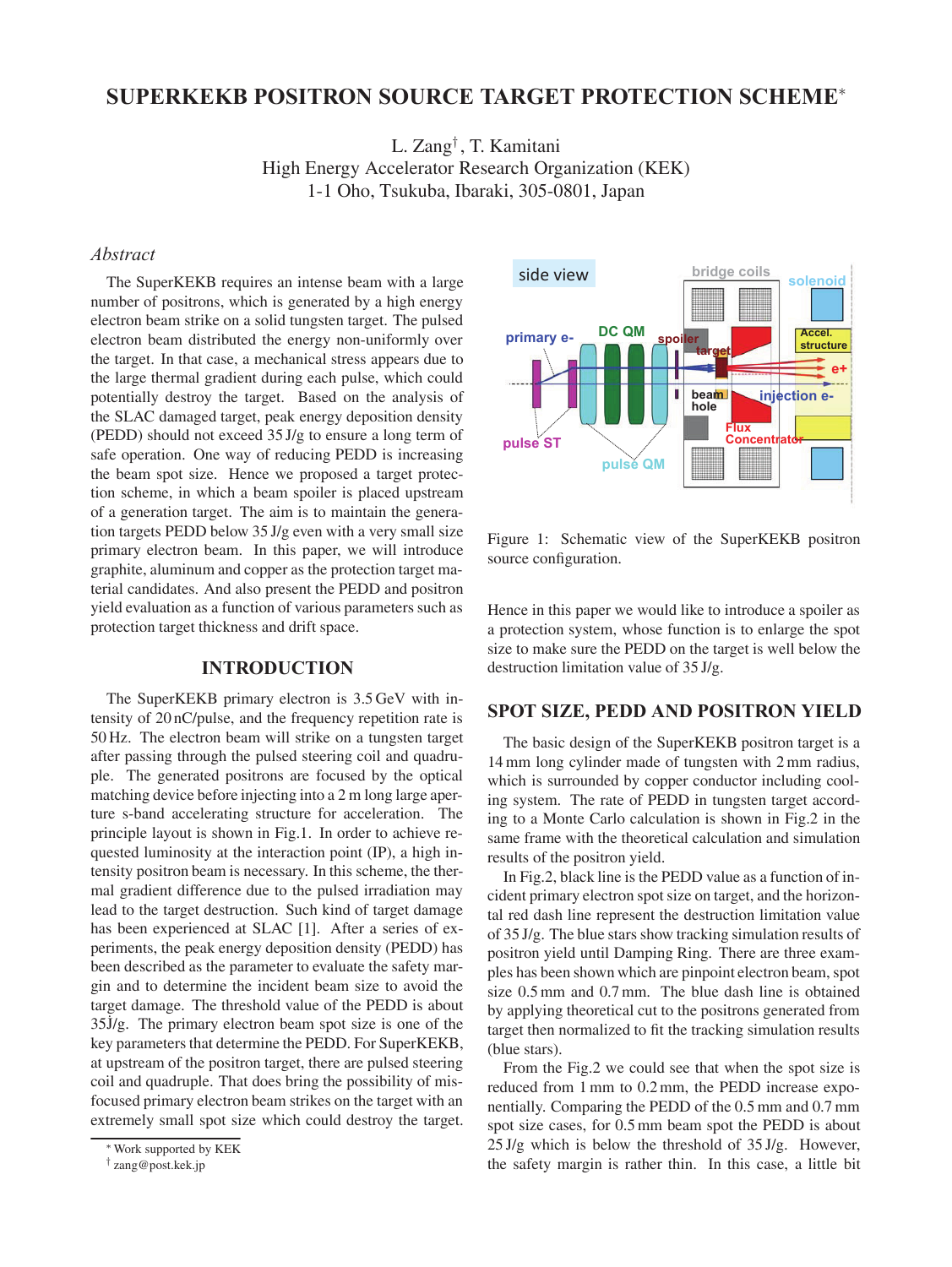

Figure 2: PEDD (black line) and positron yield (blue color) as a function of electron beam spot size on the target.

mis-focus from upstream pulsed quadruple could lead to a smaller spot size then seriously damage the target. Hence, enlarge the electron spot size is necessary, and half of the threshold value or lower would be a reasonable choice. When we increase the beam size, we need to bear in mind that the positron yield will be reduced as the blue stars and line shows. Hence, a spot size of 0.7 mm is a better option. With this parameter the PEDD is about 15 J/g. This value is less than half of the limitation. As a tradeoff, the positron yield would suffer a degradation about 10%.

#### **PROTECTION SPOILER**

In order to make sure the primary electron beam strike on the positron target with a spot size larger than 0.7 mm, a protection spoiler needs to be placed between the focus magnet and target. We have investigated three kinds of materials including Copper, Aluminum and Graphite as listed in table 1. Each of them has the unique physical properties that could lead to some advantages to be used as a spoiler. For example, the copper is a well-known conductor that could deal with heat much easier. The aluminum is a popular choice for beam size enlargement. And graphite is light material with much longer radiation length, which could avoid too thin target when drift space is long.

In the previous section we have discussed the relationship between spot size on target and PEDD. A spot size of 0.7 mm is preferred. To achieve that, we have evaluated the required spoiler thickness as a function of drift space from spoiler to target for different materials as shown in Fig.3. In the plot, it also shows the positron yield corresponding to the thickness and material. These three kinds of materials show an identical contribution to the positron yield and required similar thickness in unit of radiation length. When the drift distance reduces, which means the spoiler get closer to the generation target, a thicker spoiler is needed to enlarge the scattering angle. In this process, the positron yield could also be affected that reduce from 1.2 positrons/electron to 0.7 positrons/electron.

Table 1: Material Candidates for the Positron Source Spoiler

|                                 | Copper | Aluminum | Graphite |
|---------------------------------|--------|----------|----------|
| Atomic No.                      | 29     | 13       |          |
| Density $(g \cdot cm^3)$        | 8.96   | 2.7      | 2.09     |
| Melting $\overline{Point(K)}$   | 1358   | 933      | 3500     |
| Thermal Cond.                   | 44.7   | 11.3     | 32.2     |
| $(W \cdot m^{-1} \cdot K^{-2})$ |        |          |          |
| Radiation length (mm)           | 14.4   | 89       | 188      |



Figure 3: Spoiler thickness (black color) and positron yield (red color) as a function of drift space between spoiler and target. The electron spot size on target is 0.7 mm. Three kinds of material are Copper (square), Aluminum (circle) and Graphite (triangle).

Due to the restriction of the beam line layout, there are few places where the spoiler could be installed. Based on the proposed structure, the spoiler could be installed either at positions of 0.7 m or 3 m upstream of the generation target. The required spoiler thickness for 0.7 m and 3 m schemes is about 0.09 and 0.006 radiation length respectively. In order to place the spoiler near the pulsed quadruple to avoid the small beam size, we prefer to place the spoiler to the position of 3 m. In this case, if we use copper for spoiler, the spoiler thickness is about 0.08 mm, which is too thin to handle. Whereas the graphite could have sufficient thickness, but its hardness is a concern. Studies of choosing a suitable graphite alloy is undergoing. Therefore, aluminum maybe a better choice because of a good balance between strength and radiation length. PEDD is the other consideration when we make a choice of 3 m scheme. At the position of 0.7 m, the electron beam spot size can be in the region of few tens micron, so that the PEDD on spoiler is too high to handle. Whereas at the position of 3 m, because it is close to the quadruple, the electron beam could have a large spot size of few hundreds micron. The detailed investigations will be discussed in the later section.